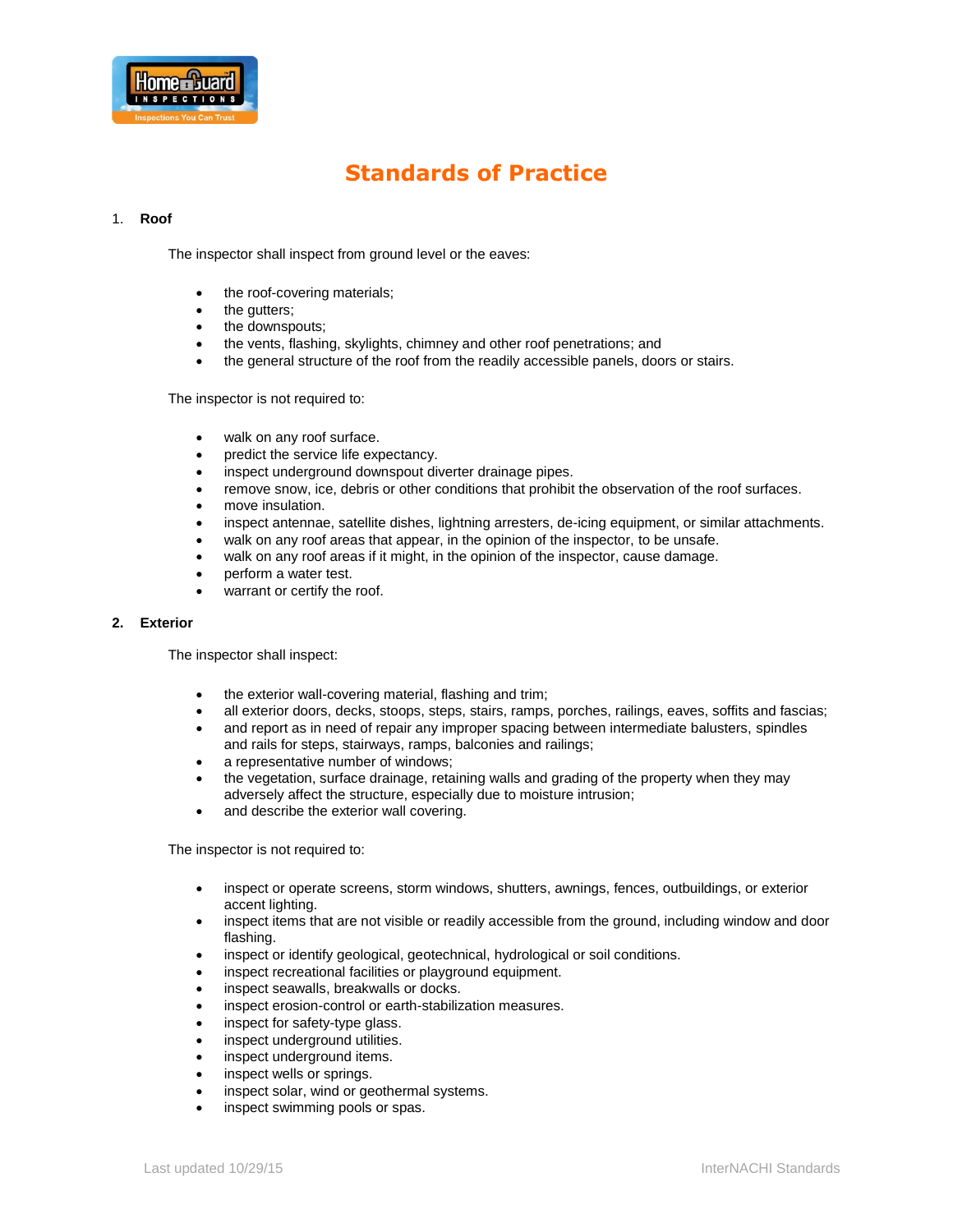

- inspect wastewater treatment systems, septic systems or cesspools.
- inspect irrigation or sprinkler systems.
- inspect drainfields or dry wells.
- determine the integrity of multiple-pane window glazing or thermal window seals.

## 3. **Basement, Foundation, Crawlspace & Structure**

The inspector shall inspect:

- the foundation;
- the basement;
- the crawlspace;
- and report observed indications of active water penetration;
- for wood in contact with or near soil;
- and report observed indications of possible foundation movement, such as sheetrock cracks, brick cracks, out-of-square door frames, and unlevel floors;
- and report on any observed cutting, notching and boring of framing members that may, in the inspector's opinion, present a structural or safety concern.

The inspector is not required to:

- enter any crawlspaces that are not readily accessible or where entry could cause damage or pose a hazard to the inspector.
- move stored items or debris.
- operate sump pumps with inaccessible floats.
- identify size, spacing, span or location or determine the adequacy of foundation bolting, bracing, joists, joist spans or support systems.
- provide any engineering or architectural service.
- report on the adequacy of any structural system or component.

### **4. Heating**

The inspector shall inspect:

- the heating systems, using normal operating controls, and describe the energy source and heating method;
- and report as in need of repair heating systems that do not operate;
- and report if the heating systems are deemed inaccessible.

The inspector is not required to:

- inspect or evaluate the interior of flues or chimneys, fire chambers, heat exchangers, combustion air systems, fresh-air intakes, humidifiers, dehumidifiers, electronic air filters, geothermal systems, or solar heating systems.
- inspect fuel tanks or underground or concealed fuel supply systems.
- determine the uniformity, temperature, flow, balance, distribution, size, capacity, BTU, or supply adequacy of the heating system.
- light or ignite pilot flames.
- activate heating, heat pump systems or other heating systems when ambient temperatures or other circumstances are not conducive to safe operation or may damage the equipment.
- override electronic thermostats.
- evaluate fuel quality.
- verify thermostat calibration, heat anticipation, or automatic setbacks, timers, programs or clocks.

## 5. **Cooling**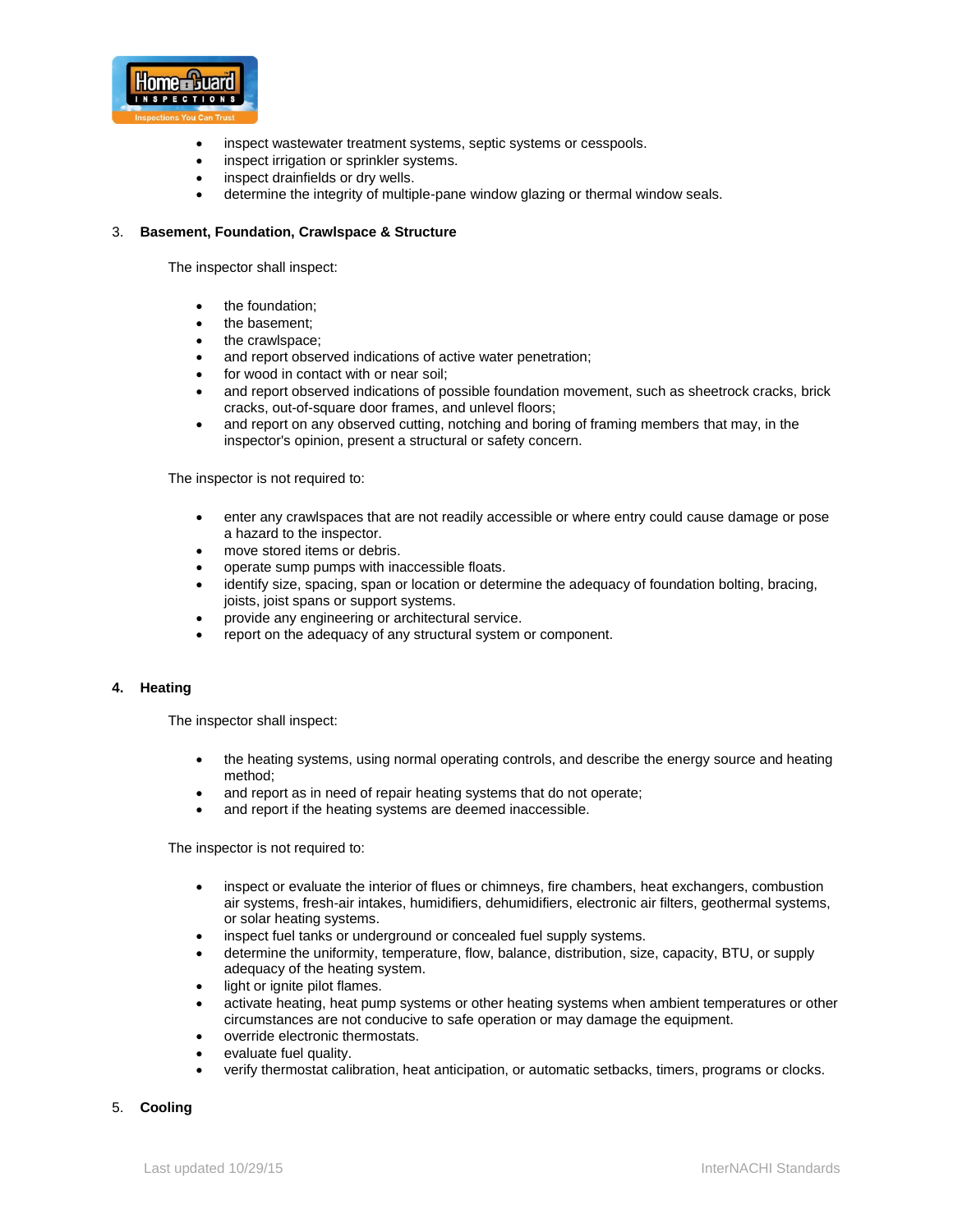

The inspector shall inspect:

• the central cooling equipment using normal operating controls.

The inspector is not required to:

- determine the uniformity, temperature, flow, balance, distribution, size, capacity, BTU, or supply adequacy of the cooling system.
- inspect portable window units, through-wall units, or electronic air filters.
- operate equipment or systems if the exterior temperature is below 65° Fahrenheit, or when other circumstances are not conducive to safe operation or may damage the equipment.
- inspect or determine thermostat calibration, cooling anticipation, or automatic setbacks or clocks.
- examine electrical current, coolant fluids or gases, or coolant leakage.

## 6. **Plumbing**

The inspector shall:

- determine and report whether the water supply is public or private;
- verify the presence and identify the location of the main water shut-off valve;
- inspect the water heating equipment, including venting connections, energy-source supply system, and seismic bracing, and verify the presence or absence of temperature-/pressure- relief valves and/or Watts 210 valves;
- inspect all toilets for proper operation by flushing;
- inspect all sinks, tubs and showers for functional drainage;
- inspect the interior water supply, including all fixtures and faucets, by running the water;
- inspect the drain, waste and vent systems;
- describe any observed fuel-storage systems;
- inspect the drainage sump pumps, and operate pumps with accessible floats;
- inspect and describe the location of the main water supply and main fuel shut-off valves;
- inspect and report as in need of repair deficiencies in the water supply by viewing the functional flow in two fixtures operated simultaneously;
- inspect and report as in need of repair deficiencies in installation of hot and cold water faucets;
- inspect and report as in need of repair any mechanical drain stops that are missing or do not operate if installed in sinks, lavatories and tubs; and
- inspect and report any evidence that toilets are damaged, have loose connections to the floor, leak, or have tank components that do not operate.

- light or ignite pilot flames.
- determine the size, temperature, age, life expectancy or adequacy of the water heater.
- inspect the interior of flues or chimneys, combustion air systems, water softener or filtering systems, well pumps or tanks, safety or shut-off valves, floor drains, lawn sprinkler systems, or fire sprinkler systems.
- determine the exact flow rate, volume, pressure, temperature or adequacy of the water supply.
- determine the water quality, potability or reliability of the water supply or source.
- open sealed plumbing access panels.
- inspect clothes washing machines or their connections.
- operate any valve.
- test shower pans, tub and shower surrounds or enclosures for leakage or functional overflow protection.
- evaluate the compliance with conservation, energy or building standards, or the proper design or sizing of any water, waste or venting components, fixtures or piping.
- determine the effectiveness of anti-siphon, back-flow prevention or drain-stop devices.
- determine whether there are sufficient cleanouts for effective cleaning of drains.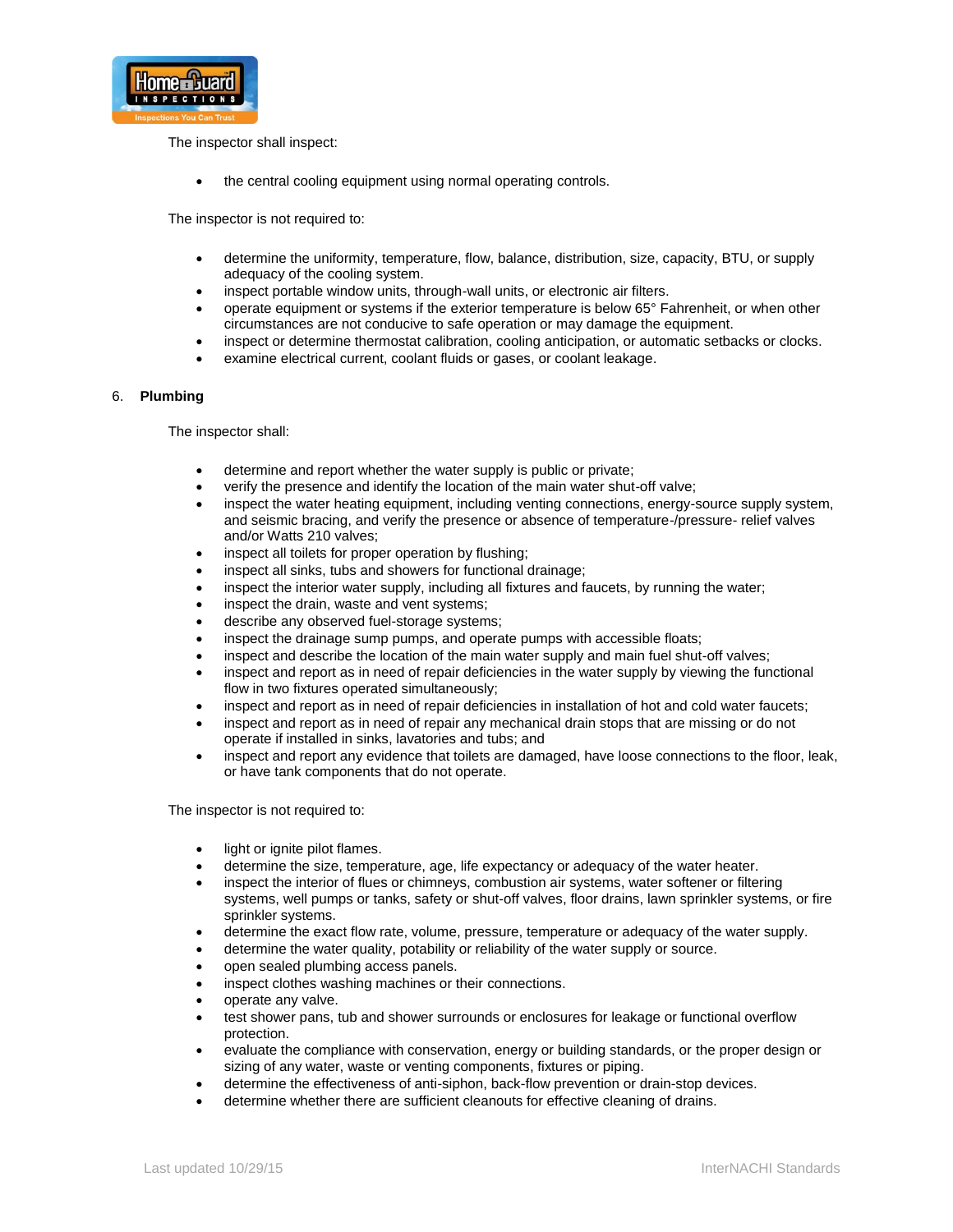

- evaluate fuel storage tanks or supply systems.
- inspect wastewater treatment systems.
- inspect water treatment systems or water filters.
- inspect water storage tanks, pressure pumps or bladder tanks.
- evaluate wait-time to obtain hot water at fixtures, or perform testing of any kind to water heater elements.
- evaluate or determine the adequacy of combustion air.
- test, operate, open or close safety controls, manual stop valves and/or temperature or pressurerelief valves.
- examine ancillary systems or components, such as, but not limited to, those related to solar water heating and hot water circulation.
- determine the existence or condition of polybutylene plumbing.

## 7. **Electrical**

The inspector shall inspect:

- the service drop/lateral;
- the meter socket enclosures;
- the means for disconnecting the service main;
- and describe the service disconnect amperage rating, if labeled;
- panelboards and over-current devices (breakers and fuses);
- and report on any unused circuit breaker panel openings that are not filled;
- the service grounding and bonding;
- a representative number of switches, lighting fixtures and receptacles, including receptacles observed and deemed to be arc-fault circuit interrupter or AFCI-protected using the AFCI test button, where possible;
- and test all ground-fault circuit interrupter receptacles and circuit breakers observed and deemed to be GFCIs using a GFCI tester, where possible;
- and report the presence of solid conductor aluminum branch circuit wiring, if readily visible;
- and report on any tested receptacles in which power was not present, polarity was incorrect, the cover was not in place, the GFCI devices were not properly installed or did not operate properly, evidence of arcing or excessive heat, and where the receptacle was not grounded or was not secured to the wall;
- the service entrance conductors and the condition of the conductor insulation;
- for the general absence of smoke or carbon monoxide detectors; and
- service entrance cables, and report as in need of repair deficiencies in the integrity of the insulation, drip loop, or separation of conductors at weatherheads and clearances from grade and rooftops.

- insert any tool, probe or device into the main panelboard, sub-panels, distribution panelboards, or electrical fixtures.
- operate electrical systems that are shut down.
- remove panelboard cabinet covers or dead fronts.
- operate or re-set over-current protection devices or overload devices.
- operate smoke or carbon monoxide detectors.
- measure or determine the amperage or voltage of the main service equipment, if not visibly labeled.
- inspect the fire and alarm system or components.
- inspect the ancillary wiring or remote control devices.
- activate any electrical systems or branch circuits that are not energized.
- inspect low-voltage systems, electrical de-icing tapes, swimming pool wiring, or any time-controlled devices.
- verify the service ground.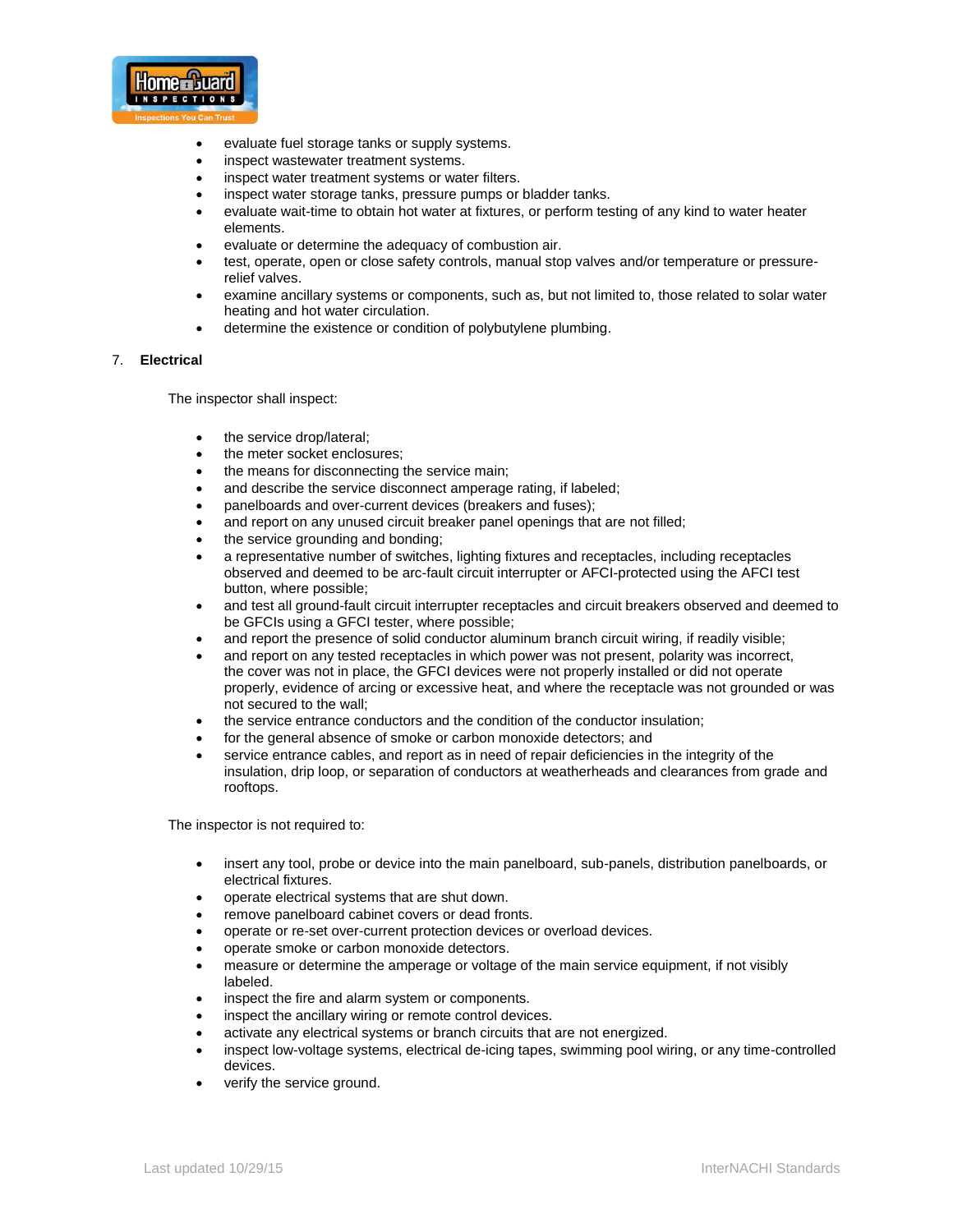

- inspect private or emergency electrical supply sources, including, but not limited to: generators, windmills, photovoltaic solar collectors, or battery or electrical storage facility.
- inspect spark or lightning arrestors.
- inspect or test de-icing equipment.
- conduct voltage-drop calculations.
- determine the accuracy of labeling.
- inspect exterior lighting.

#### 8. **Fireplace**

The inspector shall inspect:

- and describe the fireplace;
- and open and close the damper door, if readily accessible and operable;
- hearth extensions and other permanently installed components:
- and report as in need of repair deficiencies in the lintel, hearth and material surrounding the fireplace, including the fireplace opening's clearance from visible combustible materials.

The inspector is not required to:

- inspect the flue or vent system.
- inspect the interior of chimneys or flues, fire doors or screens, seals or gaskets, or mantels.
- determine the need for a chimney sweep.
- operate gas fireplace inserts.
- light pilot flames.
- determine the appropriateness of any installation.
- inspect automatic fuel-feed devices.
- inspect combustion and/or make-up air devices.
- inspect heat-distribution assists, whether gravity-controlled or fan-assisted.
- ignite or extinguish fires.
- determine the adequacy of drafts or draft characteristics.
- move fireplace inserts, stoves or firebox contents.
- perform a smoke test.
- dismantle or remove any component.
- perform a National Fire Protection Association (NFPA)-style inspection.
- perform a Phase I fireplace and chimney inspection.

#### 9. **Attic, Insulation & Ventilation**

The inspector shall inspect:

- the insulation in unfinished spaces;
- for the presence of attic ventilation;
- mechanical ventilation systems;
- and report on the general absence or lack of insulation or ventilation in unfinished spaces.

- enter the attic or any unfinished spaces that are not readily accessible, or where entry could cause damage or, in the inspector's opinion, pose a safety hazard.
- move, touch or disturb insulation.
- move, touch or disturb vapor retarders.
- break or otherwise damage the surface finish or weather seal on or around access panels or covers.
- identify the composition or R-value of insulation material.